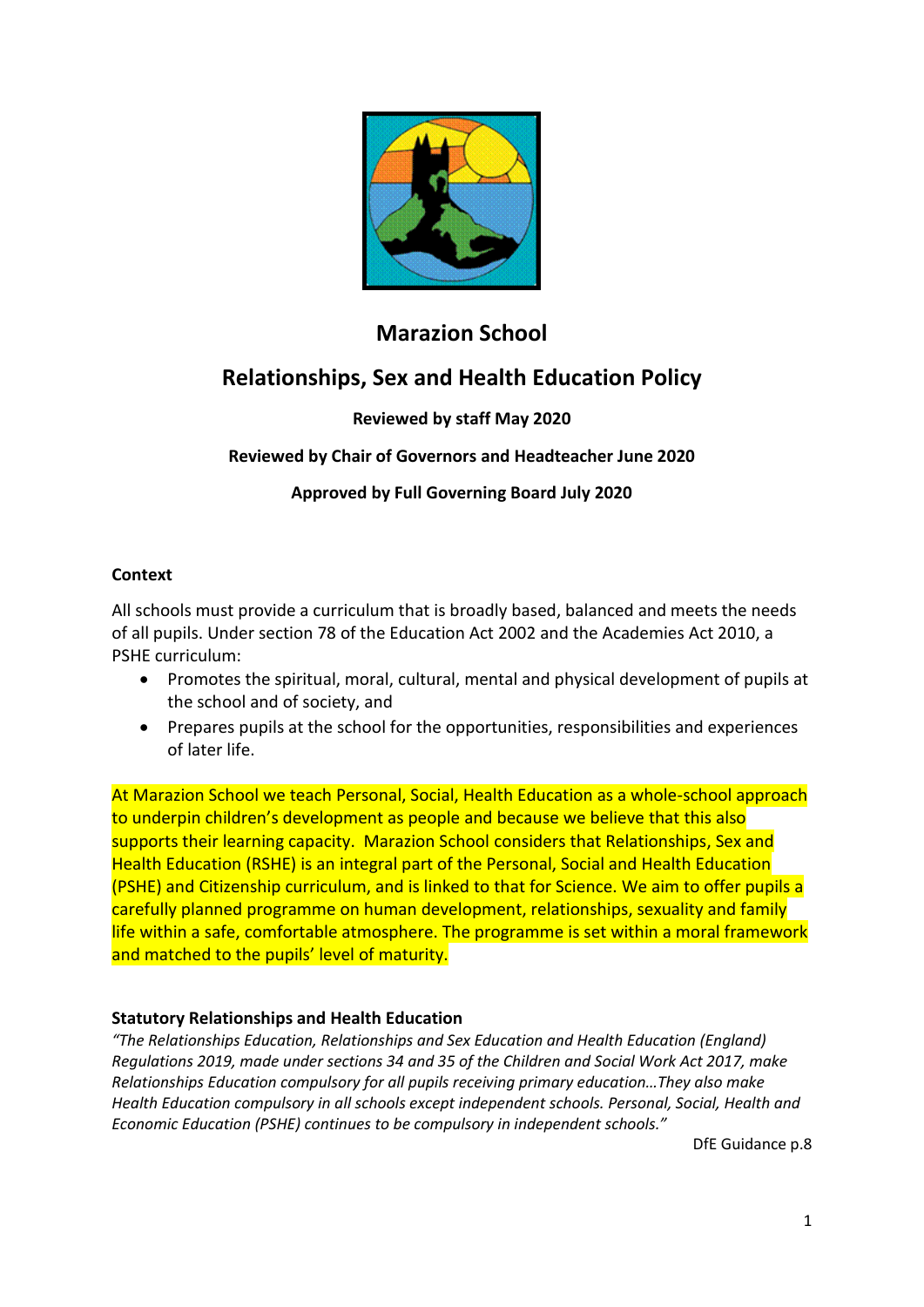*"Today's children and young people are growing up in an increasingly complex world and living their lives seamlessly on and offline. This presents many positive and exciting opportunities, but also challenges and risks. In this environment, children and young people need to know how to be safe and healthy, and how to manage their academic, personal and social lives in a positive way."*

*"This is why we have made Relationships Education compulsory in all primary schools in England…as well as making Health Education compulsory in all state-funded schools."*

*"In primary schools, we want the subjects to put in place the key building blocks of healthy, respectful relationships, focusing on family and friendships, in all contexts, including online. This will sit alongside the essential understanding of how to be healthy."*

*"These subjects represent a huge opportunity to help our children and young people develop. The knowledge and attributes gained will support their own, and others' wellbeing and attainment and help young people to become successful and happy adults who make a meaningful contribution to society."*

Secretary of State Foreword DfE Guidance 2019 p.4-5

*"Schools are free to determine how to deliver the content set out in the DfE guidance 2019 in the context of a broad and balanced curriculum. Effective teaching in these subjects will ensure that core knowledge is broken down into units of manageable size and communicated clearly to pupils, in a carefully sequenced way, within a planned programme of lessons."*

DfE Guidance p.8

*"All schools must have in place a written policy for Relationships Education and RSE."*

DfE Guidance p.11

Here, at Marazion School we value PSHE as one way to support children's development as human beings, to enable them to understand and respect who they are, to empower them with a voice and to equip them for life and learning. We include the statutory Relationships and Health Education within our whole-school PSHE Programme.

Our PSHE policy is informed by existing DfE guidance:

- Keeping Children Safe in Education (statutory guidance)
- Respectful School Communities: Self Review and Signposting Tool (a tool to support a whole school approach that promotes respect and discipline)
- Behaviour and Discipline in Schools (advice for schools, including advice for appropriate behaviour between pupils)
- Equality Act 2010 and schools
- SEND code of practice: 0 to 25 years (statutory guidance)
- Alternative Provision (statutory guidance)
- Mental Health and Behaviour in Schools (advice for schools)
- Preventing and Tackling Bullying (advice for schools, including advice on cyberbullying)
- Sexual violence and sexual harassment between children in schools (advice for schools)
- The Equality and Human Rights Commission Advice and Guidance (provides advice on avoiding discrimination in a variety of educational contexts)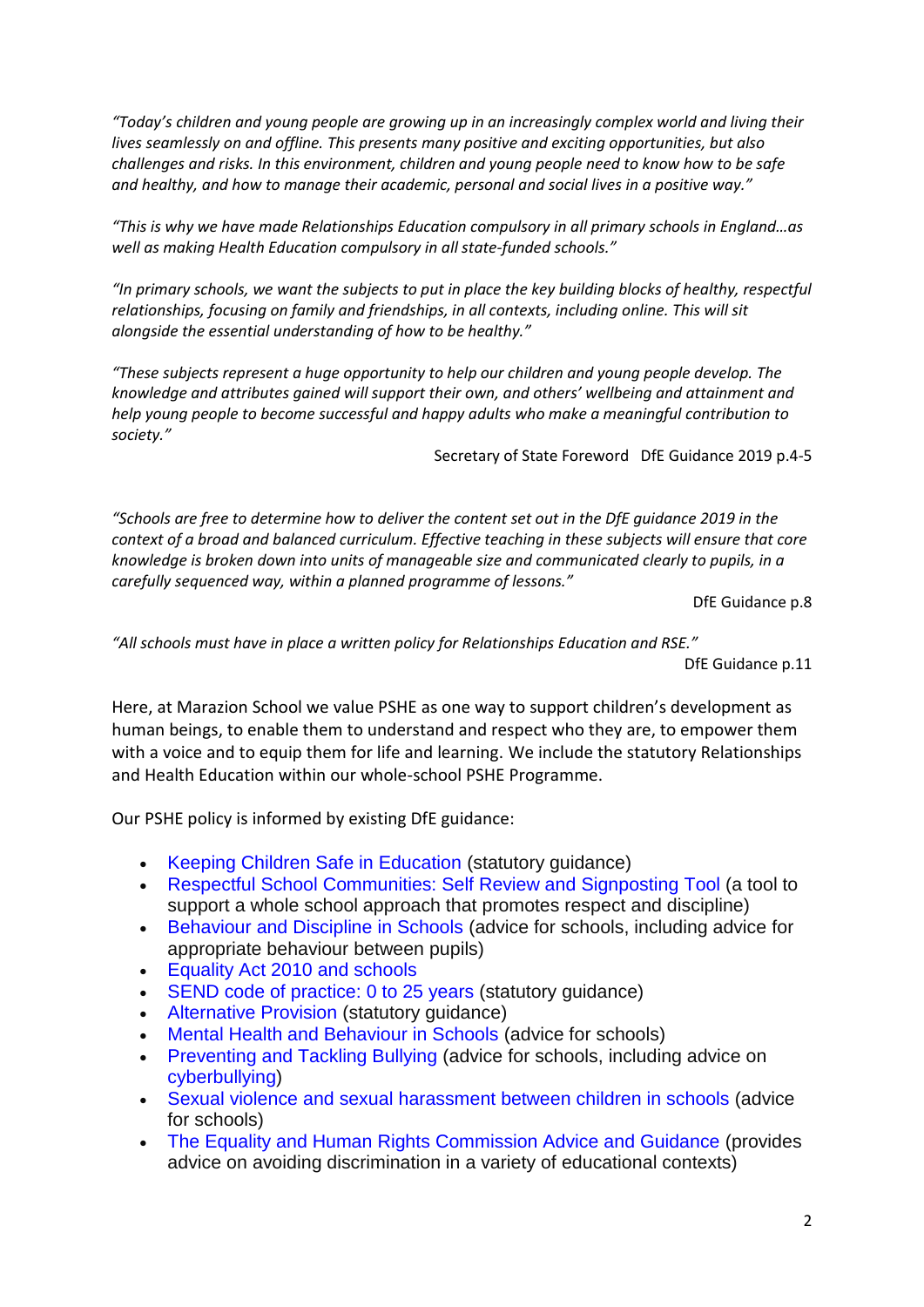- Promoting Fundamental British Values as part of SMSC in schools (guidance for maintained schools on promoting basic important British values as part of pupils' spiritual, moral, social and cultural (SMSC)
- SMSC requirements for independent schools (guidance for independent schools on how they should support pupils' spiritual, moral, social and cultural development).

At Marazion School, we use *The Jigsaw Programme* to support learning and teaching in PSHE.

#### **What do we teach when and who teaches it?**

#### **Whole-school approach**

*Jigsaw* covers all areas of PSHE for the primary phase including statutory Relationships and Health Education. The table below gives the learning theme of each of the six Puzzles (units) and these are taught across the school; the learning deepens and broadens every year*. Jigsaw* supports our existing PSHE curriculum – see Marazion PSHE themes below in blue.

| <b>Term</b>      | <b>Puzzle (Unit)</b>   | <b>Content</b>                                                                       |
|------------------|------------------------|--------------------------------------------------------------------------------------|
| Autumn 1:        | Dreams and Goals       | Includes goal-setting, aspirations, who do I want to become                          |
|                  | <b>Going For Goals</b> | and what would I like to do for work and to contribute to<br>society                 |
| Autumn 2:        | Celebrating            | Includes anti-bullying (cyber and homophobic bullying                                |
|                  | <b>Difference</b>      | included) and understanding                                                          |
|                  | <b>What's It Worth</b> |                                                                                      |
| Spring 1:        | Being Me in My         | Includes understanding my own identity and how I fit well in                         |
|                  | World                  | the class, school and global community. Jigsaw Charter                               |
|                  | <b>Be The Best You</b> | established.                                                                         |
| Spring 2:        | Relationships          | Includes understanding friendship, family and other                                  |
|                  | <b>Wide World</b>      | relationships, conflict resolution and communication skills,<br>bereavement and loss |
| Summer 1:        | <b>Healthy Me</b>      | Includes drugs and alcohol education, self-esteem and                                |
|                  |                        | confidence as well as healthy lifestyle choices, sleep, nutition,                    |
|                  | <b>Footprints</b>      | rest and exercise                                                                    |
| <b>Summer 2:</b> | <b>Changing Me</b>     | Includes Relationships and Sex Education in the context of                           |
|                  | <b>Journeys</b>        | coping positively with change                                                        |
|                  |                        |                                                                                      |

#### **Aims and Objectives**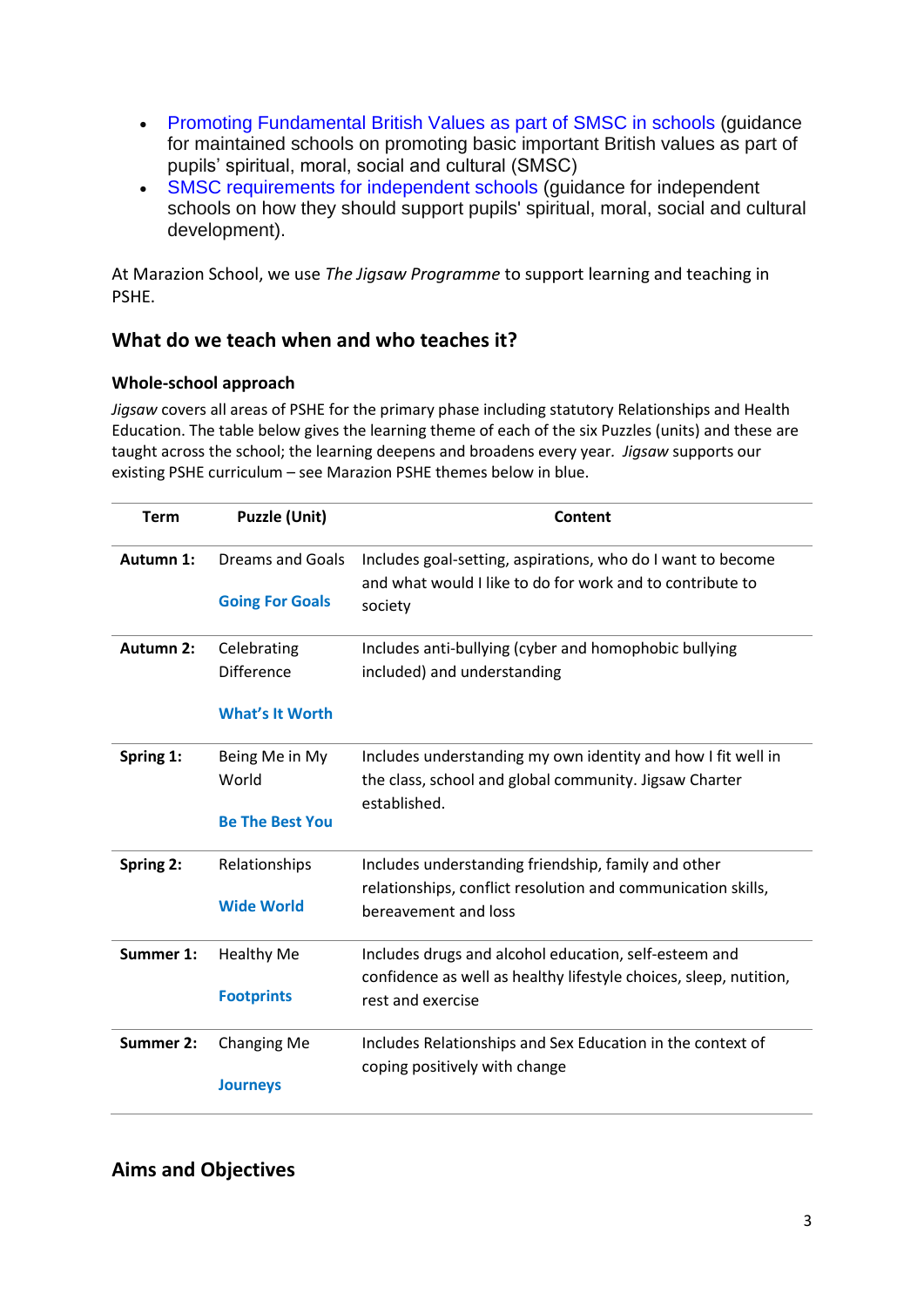The following aims compliment those of the Science curriculum in KS1 and KS2.

- To have the confidence and self-esteem to value themselves and others
- To understand about the range of relationships, including the importance of family for the care and support of children
- To develop confidence in talking, listening and thinking about feelings and relationships
- To be able to name parts of the body and describe how their bodies work
- To be prepared for puberty
- To understand the consequences of their actions and behave responsibly within relationships
- To be able to recognise unsafe situations and be able to protect themselves and ask for help and support
- To understand the role the media plays in forming attitudes
- To understand how safe routines can reduce the spread of viruses

#### **Teaching and Learning including delivery of the Curriculum**

We teach RSHE through different aspects of the curriculum and carry out the main RSHE teaching in our PSHE curriculum.

Since RSHE incorporates the development of self-esteem and relationships, pupils' learning does not just take place through the taught curriculum but through all aspects of school life including the playground. It is important then that all staff understand they have a responsibility to implement this policy and promote the aims of the school at any time they are dealing with children.

#### **Relationships Education**

By the end of primary school, pupils will cover the following areas of relationship education:

- Families and people who care about me
- Caring friendships
- Respectful relationships
- Online relationships
- Being safe (in the context of all relationships; including how to recognise and report concerns or abuse)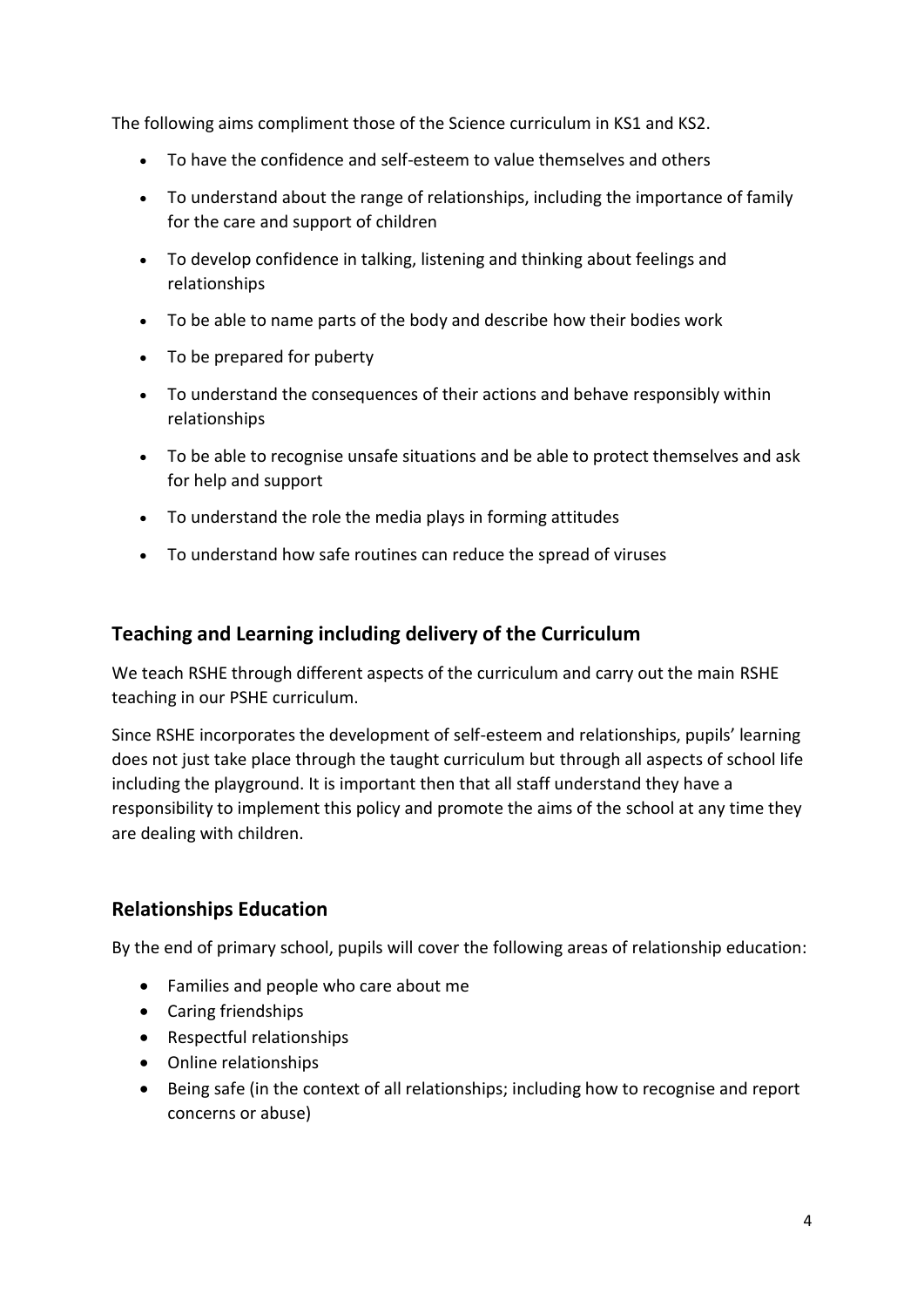# **Sex Education**

*The DfE Guidance 2019 (p.23) recommends that all primary schools 'have a sex education programme tailored to the age and the physical and emotional maturity of the pupils.* 

*However, 'Sex Education is not compulsory in primary schools'. (p. 23)*

*Schools are to determine the content of sex education at primary school. Sex education 'should ensure that both boys and girls are prepared for the changes that adolescence brings and – drawing on knowledge of the human life cycle set out in the national curriculum for science - how a baby is conceived and born'.*

At Marazion School, we believe children should understand the facts about human reproduction before they leave primary school so we define Sex Education as the understanding of human reproduction.

*"Parents have the right to request that their child be withdrawn from some or all of sex education delivered as part of statutory Relationships and Sex Education" DfE Guidance p.17*

At Marazion School, as puberty is taught as a statutory requirement of Health Education (also covered by *Jigsaw* PSHE Programme in the 'Changing Me' Puzzle unit) we conclude that sex education refers to human reproduction, and therefore inform parents of their right to request their child be withdrawn from the PSHE lessons that explicitly teach this i.e having a baby; conception and birth.

Parents have been informed of this right during the school consultation process and via the school newsletters. Class teachers also send out letters informing parents of this right before the units are taught.

# **Health Education**

Health Education in primary schools covers 'Mental wellbeing', 'Internet safety and harms', Physical health and fitness', Healthy eating', 'Drugs, alcohol and tobacco', 'Health and prevention', 'Basic First Aid', 'Changing adolescent body'. These themes are taught through Marazion School's Vision and Aims; Marazion Manners; assemblies; circle times; discussion projects as well as through units of work.

Teaching children about puberty is now a statutory requirement which also sits within the Health Education part of the DfE guidance.

# **Science Curriculum**

Early Years Foundation Stage children learn about life cycles. Through on-going personal, social and emotional development, they develop the skills to form relationships and think about relationships with others.

In Key Stage 1 children learn:

• That animals including humans, move, feed, grow and use their senses and reproduce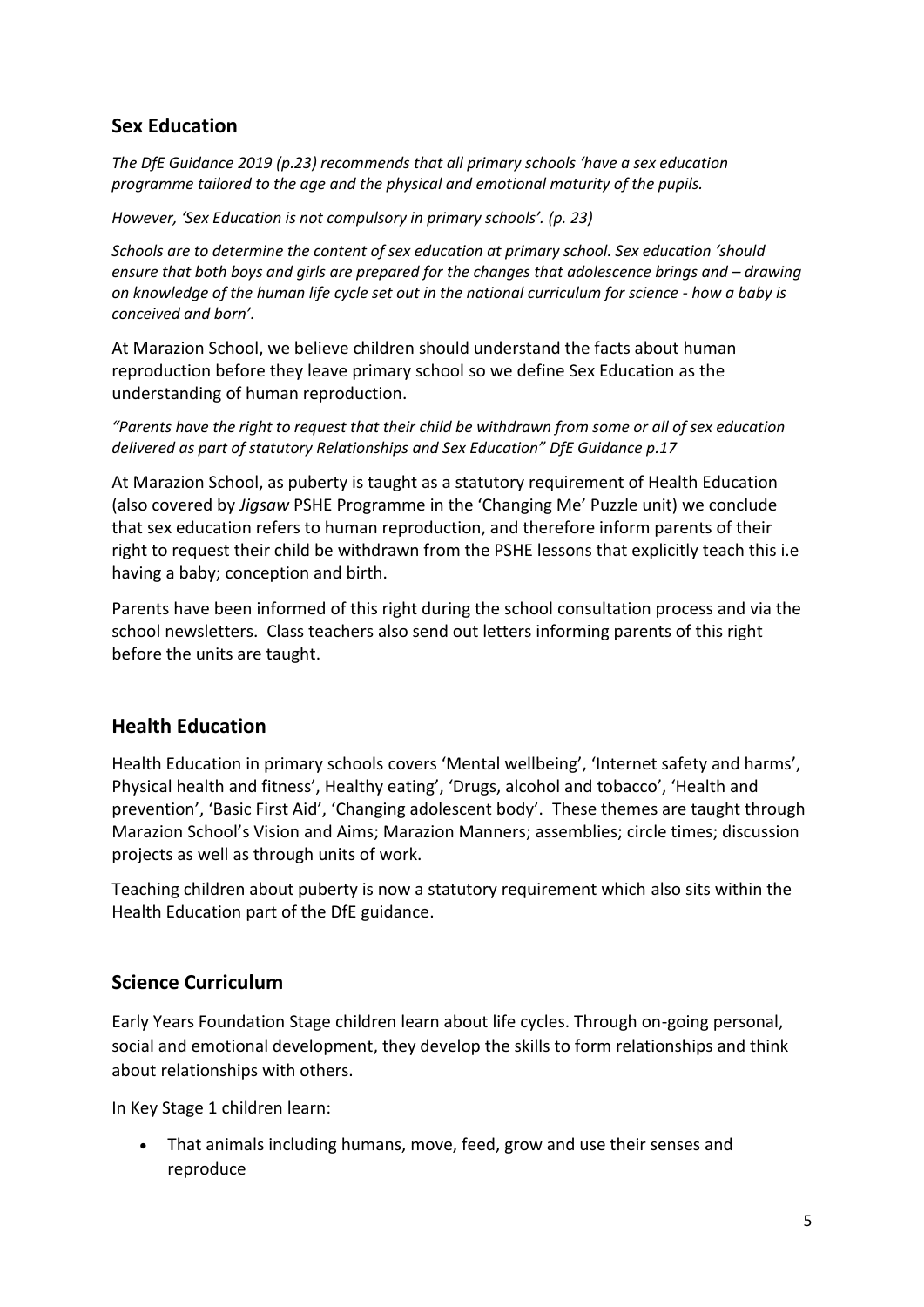- To recognise and compare the main external parts of the bodies of humans
- That humans and animals can reproduce offspring and these grow into adults
- To recognise similarities and differences between themselves and others
- To treat others with sensitivity

In Key Stage 2 children learn:

- That the life processes common to humans and other animals including nutrition, growth and reproduction
- About the main stages of the human life cycle

# **The Role of Parents**

The role of parents in the development of their children's understanding about relationships is vital. Parents are the first teachers of their children. They have the most significant influence in enabling their children to grow and mature and to form healthy relationships.

We wish to build a positive and supporting relationship with the parents of children at our school through mutual understanding, trust and co-operation. In promoting this objective, we:

- Inform parents about the school's RSHE policy and practice
- Answer any questions that parents may have about the RSHE of their child
- Take seriously any issue that parents raise with teachers or governors about this policy or the arrangements for RSHE in the school
- The class teacher will consult KS2 parents in advance of specific RSHE lessons, allowing them to discuss the content of what is to be taught and giving them a chance to discuss any queries that may arise.

# **Parental Right to Withdraw**

Parents have the right to request that their child be withdrawn from some or all of sex education delivered as part of statutory RSHE. Before granting any such request the head teacher will discuss this with parents and, as appropriate, with the child to ensure that their wishes are understood and to clarify the nature and purpose of the curriculum. Marazion School will document this process and ensure a record is kept.

Parents do not have the right to withdraw their child from aspects of RSHE taught through the statutory science curriculum.

# **The Role of the Headteacher**

It is the responsibility of the Headteacher to: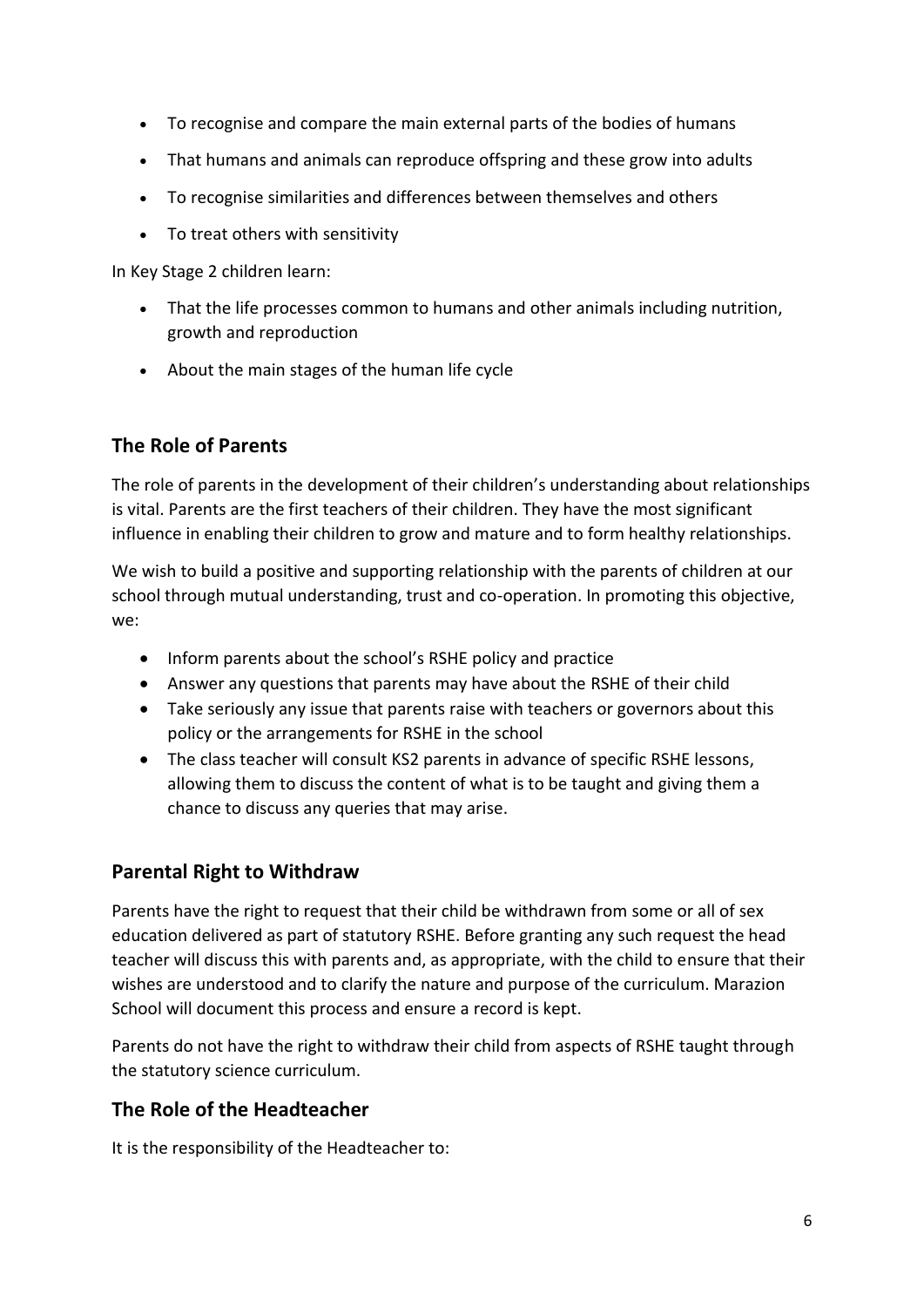- Ensure that parents and staff are informed about our RSHE policy
- Ensure the policy is implemented effectively.
- Ensure that members of staff are given sufficient training, so that they can teach effectively and handle any difficult issues with sensitivity.
- Monitor this policy on a regular basis and reports to governors on the effectiveness of the policy.

#### **Advising Parents/Carers**

Parents/Carers will be advised about forthcoming sex education lessons. Further details of the lessons will be provided to parents upon request and they will be invited to view any materials before the lesson.

#### **Language**

Children should be introduced, at appropriate stages, to the correct terminology in their programme of sex education. It is important that acceptable and unacceptable terminology is clarified. After initial discussion, correct biological terms will be used at all times for teaching.

# **Pupils' Questions**

Teachers will reply to, and answer, children's questions sensitively and openly. They will ensure that balanced information is provided which will consider the different faiths' views and avoid any negative impressions.

Teachers will need to answer questions that may arise through the direct teaching of sex education, as well as those that may be asked at other times. All questions will be handled sensitively and set within a general context.

Questions which teachers feel uncertain about answering should be discussed with a senior member of staff and answered at a later date. Consideration should be given to religious or cultural factors, and to parents' wishes before questions are answered.

If the teacher decides to discuss the matter on an individual basis, a record must be kept of that discussion.

# **Visiting speakers**

Any visiting speakers to the school should be familiar with the Governor's Policy on Relationships and Sex Education. All sessions run by a visiting speaker should also be attended by a teacher familiar with the policy.

# **Advising Parents/Carers**

Parents/Carers will be advised (by letter) about forthcoming sex education lessons. Further details of the lessons will be provided to parents upon request and they will be invited to view any materials before the lesson.